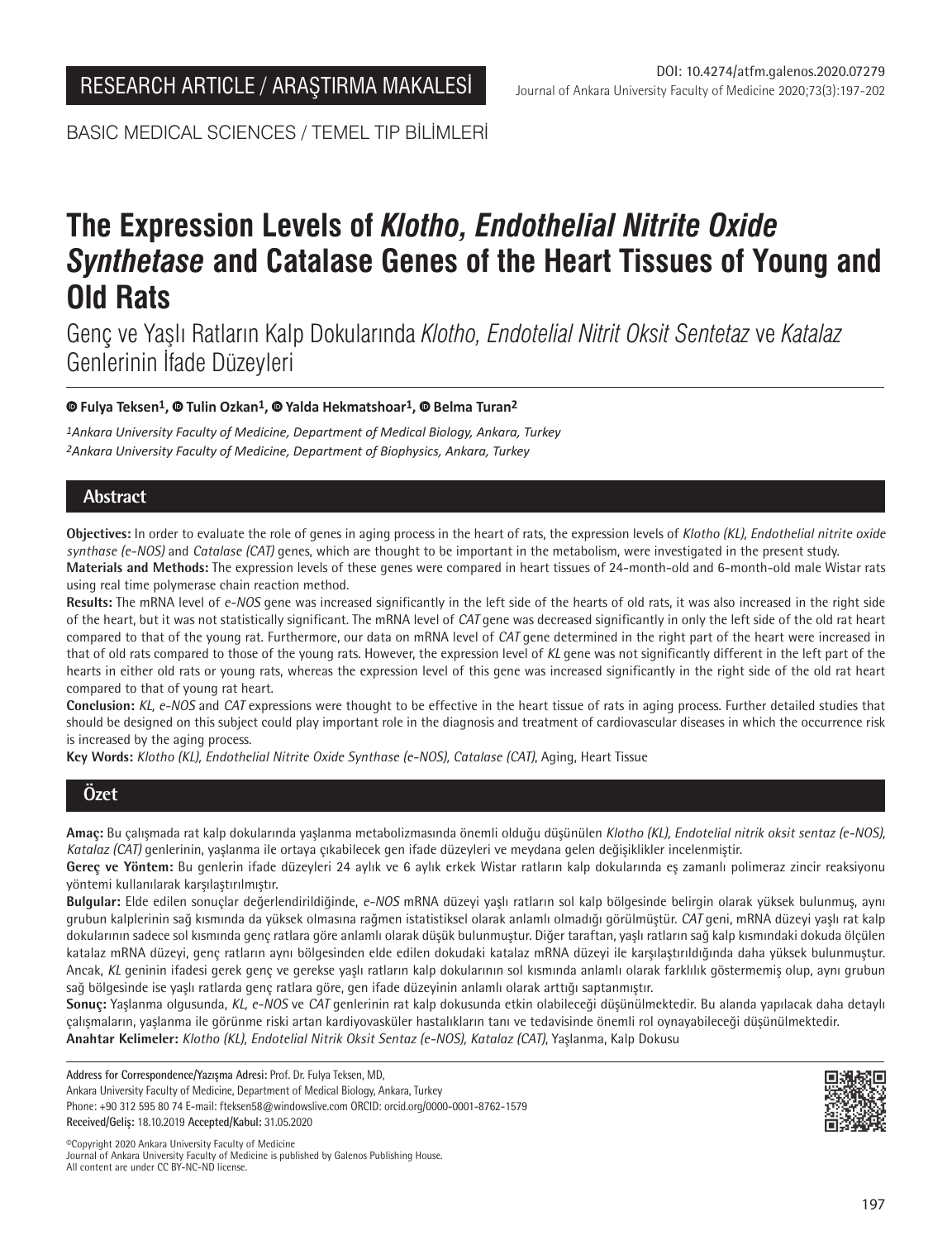## **Introduction**

Senescence is known as an inevitable biologic end-stage of the life, however, the exact mechanism of genetic pathways regulating this aging process is not clearly understood yet. Some of the well-known hallmarks of aging include the genomic instability, increased amount of mutations, altered metabolism, decreased mitochondrial function, increased amount of free oxygen radicals, altered intercellular communication, shortening of telomeres, loss of proteostasis, stem cell exhaustion, epigenetic alterations, and deregulated nutrient sensing (1). On the other hand, one of the high-risk diseases observed in the old individuals is cardiovascular diseases. In this regard, the observations obtained from some model organism such as *C. elegans*, mice, rats, give us a lot of knowledge about the molecular mechanisms of aging and the diseases related with aging, such as cardiovascular diseases.

Early studies showed that *Klotho (KL)* gene was first identified by Kuro-o et al. (2), and this gene basically expressed in kidneys and as a trans-membrane protein. It acts as an essential coreceptor of fibroblast growth factor 23 (FGF23) and in the heart, the other form of the protein, soluble Klotho (s-Klotho) is the circulating form and takes role in the protection of systolic dysfunction (3). In rats, the membrane-bound form KL is more prevalent, whereas the secreted form is faintly expressed (4). It has been also shown that KL protein has numerous functions, involving, besides others, regulation of Insulin Like Growth Factor 1 (IGF1)/insulin signaling pathway and suppresses oxidative stress (5,6). KL protein also inhibits the phosphorylation of transcription factors forkhead box O (FOXO), which then increase the expression of antioxidant enzymes, one of them being Catalase (CAT), thereby protecting against oxidative stress (7).

CAT is one of the important ubiquitous enzymes of the antioxidant system which reduces Reactive oxygen species (ROS) amount by degradation of  $H_2O_2$  (peroxide) produced during cellular metabolism. It is also recently shown that, the aerobic exercise significantly improved rat survival by increasing KL mRNA and protein expressions and decreasing ROS levels in the brain and kidney tissues of rats (4). In addition, in some studies, it is reported that secreted KL protects the cardiovascular system through the endothelial nitric oxide synthase (e-NOS) production, most probably, through increases in Nitric oxide (NO) production with KL (8).

It is well-accepted that NO is produced within cells by the actions of a group of enzymes called nitric oxide synthases, and, endothelial nitric oxide synthase (e-NOS or NOS3) is responsible for the regulation of blood pressure and located in endothelial tissue, cardiac myocytes and hippocampal pyramidal cells. *In* 

*vivo* studies in the heart, using e-NOS knockout mice or NO donor have shown that NO inhibits neutrophil-mediated damage to the endothelial cells by preventing neutrophil adhesion and results in myocardial protection by preserving endothelial function. Therefore, it is clearly understood that the e-NOS synthesis regulates arterial pressure and is malformed in human hypertension. In that regard, a deficiency in NO production may maintain a reasonable mechanism for linking cardiovascular diseases in all organisms including human beings. From that point, one can emphasize that klotho protein can play an important role in this stage by regulating the production of NO (7).

Taken into consideration the known and suggestions, we in the present study, we aimed to investigate the expression levels of *KL*, *e-NOS* and *CAT* genes in the heart of old rats compared to those of young rats as well as considering their left and right parts. Indeed, literature data already mentioned the critical roles of these genes in the protection of heart tissue, maintenance of vascularization and removal of free oxygen radicals from the cells while these pathways are also intersecting closely with each other.

## **Materials and Methods**

#### **Animals and Experimental Design**

All experimental procedures were performed in accordance with the standards of the European Community guidelines on the care and use of laboratory animals and approved by the Ankara University with a reference number of 2016-18-165 in accordance with the guide for the care and use of laboratory animals. We used 6-month-old (young group: body weights ranging between 319 g to 343 g)  $(n=7)$  and 24-month-old (old group: body weights ranging between 375 g to 388 g) (n=7) Wistar Male rats. All animals were exposed to a 12 hour light-dark cycle in standard animal housing rooms and were fed standard food with free access to tap water. The rats were anesthetized with pentobarbital sodium (30 mg/kg by intraperitoneal injection), then hearts and kidney were quickly removed and frozen for later RNA extraction. Kidney tissue was used as a positive control for KL primer optimization.

Cardiac dysfunction of age animals was validated in a previous study by monitoring their systemic oxidative stress and antioxidant capacity status, insulin resistance, fasting blood glucose level and the ratio of heart weight to body weight compared to those of adult rats (9).

#### **Real‑time RT‑PCR**

In order to detect the mRNA expression levels of *e-NOS, CAT* and *KL* genes, we used quantitative real-time (reverse transcription polymerase chain reaction) RT-PCR. Briefly,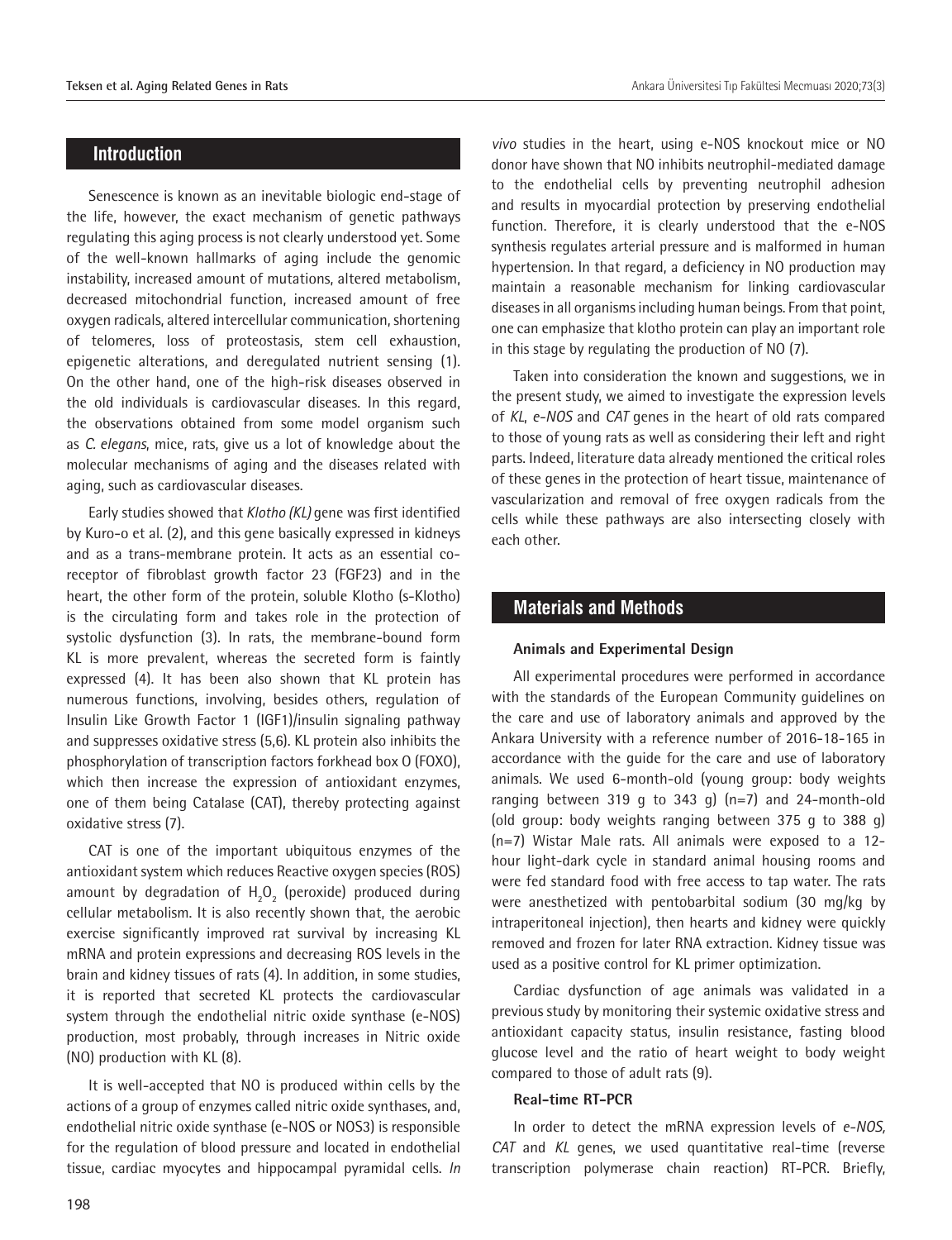ventricular tissue was homogenized and total RNA was isolated using Trizol reagent. Subsequently, chloroform extraction and isopropanol precipitation of RNA were performed according to the manufacturer's protocol. RNA quantity and purity were determined by measuring the absorbance of RNA at 260 nm and the absorbance ratio was calculated at 260/280 nm, respectively, using a NanoDrop spectrophotometer (Bio-Tek Instrument Model: Box998, USA).

cDNA was generated from RNA by reverse transcriptase (Transcriptor High Fidelity cDNA Synthesis Kit; Roche). Quantitative real-time RT-PCR was performed using SYBR Green PCR Master Mix (Roche) on the LC480 instrument. mRNA was measured relative to *hypoxanthine phosphoribosyltransferase* (*HPRT)* as an endogenous control. The primer sequences are

| Table 1: The primer sequences of the genes                                                                           |                             |                       |
|----------------------------------------------------------------------------------------------------------------------|-----------------------------|-----------------------|
| Genes                                                                                                                | <b>Forward</b>              | <b>Reverse</b>        |
| $e$ -NOS                                                                                                             | CGAGTAAAGAATTGGGAAGTG       | CAGCGTCTTGAGGTACAG    |
| <b>CAT</b>                                                                                                           | GAAACCCACAGACTCACC          | GTCACTGAACAAGAAAGAAAC |
| KI                                                                                                                   | <b>TGGCTTTCCTCCTTTACCTG</b> | ATCCCACAGATAGACATTCGG |
| <b>HPRT</b>                                                                                                          | TGACACTGGTAAAACAATGCA       | GGTCCTTTTCACCAGCAAGCT |
| e-NOS: Endothelial nitric oxide synthase, CAT: Catalase, KL: Klotho, HPRT: Hypoxanthine<br>phosphoribosyltransferase |                             |                       |

given in Table 1.

#### **Statistical Analysis**

Comparisons between young and old groups were made by t-tests analysis where applicable.

P<0.05 and p<0.001 values was used as the cut-off for defining statistically significant differences.

## **Results**

**Expression Levels of e-NOS, CAT and KL Genes in Left Ventricular Heart Tissue from Old Rats Compared to Young Rats**

We evaluated the expression levels of *e-NOS, CAT* and *KL* which play important roles in the aging process. The *e-NOS* gene expression level was increased significantly  $(287.6 \pm 177.5\%)$ ; p≤0.05) in old rats compared to those of young rats, whereas *CAT* expression level was decreased significantly (28.9 $\pm$ 17.32%; p≤0.001) in old rats compared to young rats. The *KL* gene expression was also slightly decreased  $(89.8 \pm 494.04\% , p > 0.05)$ in old rats, but it was not statistically significant as shown in Figure 1.

## **Expression Levels of e-NOS, CAT and KL Genes in Right Heart Tissue from Old Rats Compared to Young Rats**

Both *e-NOS* (127.64± 63.86%, p>0.05) and *CAT*



**Figure 1:** The mRNA expression levels of genes *e-NOS, CAT* and *KL* in the left ventricle of rat tissues (p≤0.05\*)

mRNA: Messenger RNA, e-NOS: Endothelial nitric oxide synthase, CAT: Catalase, KL: Klotho, HPRT: Hypoxanthine phosphoribosyltransferase

 $(248.41<sub>±</sub>241.46\%)$ ; p>0.05) gene expression levels were detected higher in old rats compared to young rats, however these changes were not found statistically significant. Moreover, statistically significant (494.04±70.06%, p≤0.001) up-regulation of *KL* gene was observed in the right ventricle tissue of old rats compared



**Figure 2:** The mRNA expression levels of genes e-*NOS, CAT* and *KL* in the right ventricle of rat tissues (p≤0.05\*)

mRNA: Messenger RNA, e-NOS: Endothelial nitric oxide synthase, CAT: Catalase, KL: Klotho, HPRT: Hypoxanthine phosphoribosyltransferase

#### to young rats (Figure 2).

## **Expression Levels of e-NOS, CAT and KL Genes in Right and Left Ventricular Heart Tissue from Old Rats**

*e-NOS* gene expression level was increased significantly  $(313.93\pm193.51\%)$ ; p  $\leq$  0.05) in left ventricular tissue of old rats in comparison to right ventricular tissue of old rats, whereas *CAT* and *KL* gene expression levels were significantly decreased (17.72±10.63%; p≤ 0.05 and 12.80±9.9 %; p≤0.05 respectively) in left ventricular tissue of old rats compared to the right ventricular tissue of old rats (Figure 3).

#### **Expression Levels of e-NOS, CAT and KL Genes in Right**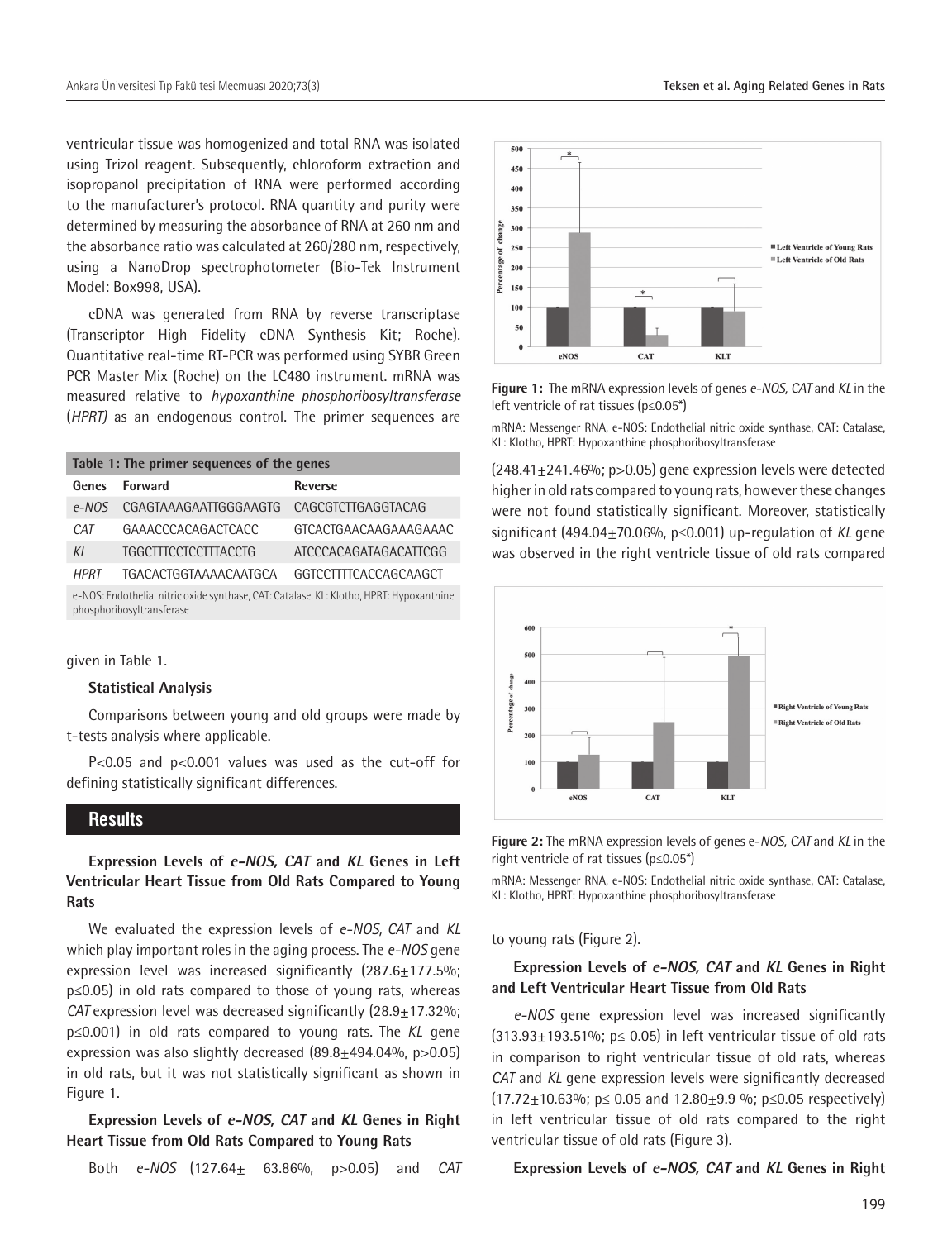

**Figure 3:** The mRNA expression levels of genes *e-NOS, CAT* and *KL* in right and left ventricle of old rat tissues (p≤0.05\*)

mRNA: Messenger RNA, e-NOS: Endothelial nitric oxide synthase, CAT: Catalase, KL: Klotho, HPRT: Hypoxanthine phosphoribosyltransferase

#### **and Left Ventricular Heart Tissue from Young Rats**

*e-NOS* and *CAT* gene expression levels were increased  $(160.10 \pm 145.46\%; p > 0.05$  and  $165.65 \pm 206.17\%; p > 0.05)$  in left ventricular tissue in comparison to the right ventricular tissue of young rats, respectively. On the other hand, *KL* gene expression level was decreased  $(97.44 \pm 70.55\%; p>0.05)$  in left ventricular tissue compared to the right ventricular tissue of



**Figure 4:** The mRNA expression levels of genes *e-NOS, CAT* and *KL* in right and left ventricle of young rat tissues

mRNA: Messenger RNA, e-NOS: Endothelial nitric oxide synthase, CAT: Catalase, KL: Klotho, HPRT: Hypoxanthine phosphoribosyltransferase

young rats. All these gene expression levels were not statistically significant (Figure 4).

## **Discussion**

The exact mechanism of aging is not understood yet, but some of the genes were shown to be effective in this process. Among these genes *KL, CAT* and *e-NOS* genes were reported to

be playing an important role in both aging and the development of aging-associated diseases like cardiovascular disorders. In addition, the low plasma KL level and other genetic variants have been reported to be associated with atherosclerosis, oxidative stress, endothelial dysfunction, which are closely related to increased risk of cardiovascular diseases and stroke in mammals, including rats and humans (10).

As reported by many investigators, the mutation in *KL* gene results in multiple aging-like phenotypes and on the other hand, overexpression of the same gene was shown to extending lifespan by 20-30% (5). Expression levels of *KL* gene differ significantly according to varying species of organisms and to the different tissues of these organisms. For instance, in rats, Mitani et al. (11) reported negative gene expression in aorta and heart, whereas Jimbo et al. (12) detected KL expression in aorta of normal rats. Similarly, we could measure expression level of *KL* gene in heart tissue of some rats, but we did not detect mRNA expression level of KL in the other group of rats. On the other hand, we could measure the expression level of the same gene in the kidney of rats and it was quite high compared to the heart tissue. We also detected different expression level of *KL* gene in the right and the left side of the heart tissue. Since our study is the first investigation in which expression levels of these genes were evaluated in the right and left parts of the heart of rats, it was not possible to compare these results with any other study. It was concluded that, the relates subjects needs more observation and discussion, that will be obtained by the future studies.

Aizawa et al. (13) reported the downregulation of kidney KL protein in rats under stress conditions. Similarly, in rodents, s-KL was shown to be exerting cardioprotection through downregulation of TRPC6 calcium channels (14). Activation of PI3K and downstream Akt signaling cascade in heart was shown to be important for physiological cardiac growth, but it can also lead to pathological cardiac hypertrophy (14).

In addition, in the present study, the expression levels of *KL* gene in the heart tissues of some rats could not be detected but in some of the heart tissues of other rats in study group low expression levels of KL were observed and because of this fact, the number of the rats were too small to be evaluated precisely. On the other side, the high expression level observed in the kidney tissue of rats in our experiments, performed just to compare the results and to test the method in which, the results were in concordance with other studies (15).

In 2016, Alhusseini et al. (16), again using real time PCR method, demonstrated that combined exercise training with vitamin E treatment for 8 weeks, on rats, resulted with a significant improvement in oxidative stress effect on cardiac tissue by the decrease in tumor necrosis factor alfa expression in heart and increase in *KL* gene expression in kidney (17,18).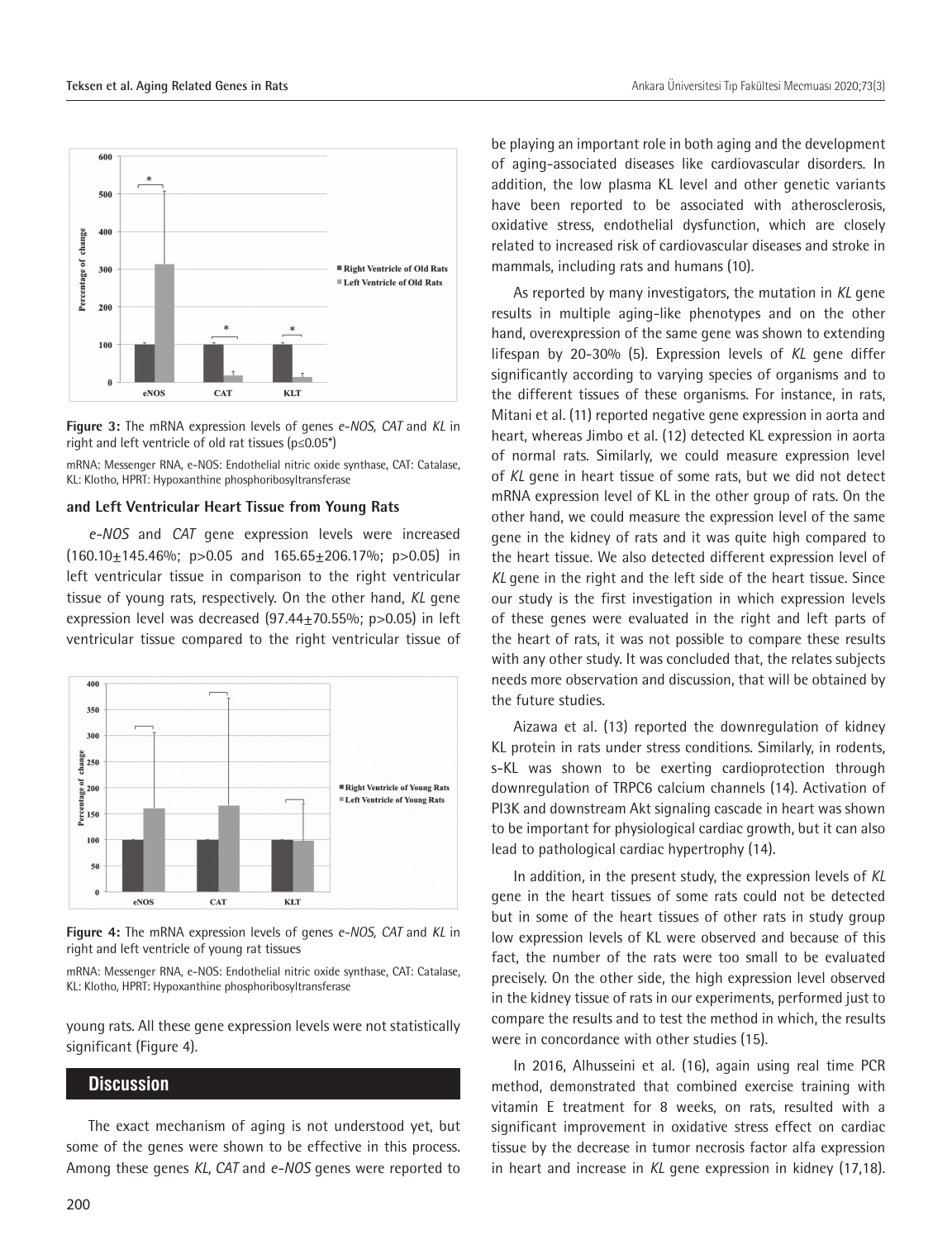In the study of Dehghani et al. (19) cardiac expression levels of *CAT* and *sulfur dioxygenase (SDO)* genes decreased in the aginginduced male Wistar rats. In our study, *CAT* gene expression level was also decreased in the left ventricular heart tissue of old rats in comparison with the young rats so our results are correlated with these studies. Torella et al. (20) observed a decrease in vascular expression of basal e-NOS in elderly animals. Their data also indicate that aging virtually eliminates e-NOS vascular expression and its phosphorylation after balloon injury (20). Moreover, Griecsova et al. (21) observed the effect of age and preconditioning on the levels of e-NOS proteins in 1.5-3-6 months male Wistar rats. The effect of age was indicated by significantly lower levels of e-NOS proteins in 6 months and 3 months compared with control groups (1.5 months) (21).

Those results mentioned in the above paragraphs are in contrast with our findings: in here, we observed a significant increase of e-NOS in the left ventricle of the heart tissue of old rats. We evaluated this result as a protective mechanism for the vascularization system of the heart. In fact, in the pathophysiology hypertension, it is known that by the increase in age, the systolic blood pressure increases, and the cascade of activation of *RAS*, Angiotensin activation II, increase in NADPH/ NADH oxidase production in vascular smooth muscle and release of reactive oxygen species resulting in NO production occurs (7). Similar to our results, Saito et al. (8) has delivered adenovirusmediated *KL* gene to atherosclerotic rats and ameliorated vascular endothelial dysfunction and increased nitric oxide production. These mechanisms are also very similar to the pathway of genes involving *KL*, *e-NOS* and *CAT* correlation with aging in our study.

## **Conclusion**

Various *in vitro* and animal studies have demonstrated that many genes involving *KL*, *CAT* and *e-NOS* in aging and diseases related with aging, such as cardiovascular pathologies play important roles via different metabolic pathways. For that reason, their possible usage either as diagnostic markers or as therapeutic agents in the diagnosis and treatment of cardiovascular diseases may be of great importance in the future. As far as we investigated the related literature, the right and left side expression levels are compared for the first time in our study.

## **Ethics**

**Ethics Committee Approval:** All experimental procedures were performed in accordance with the standards of the European Community guidelines on the care and use of laboratory animals and approved by the Ankara University with a reference number of 2016-18-165 in accordance with the guide for the care and use of laboratory animals.

**Informed Consent:** Experimental study.

**Peer-review:** Externally peer-reviewed.

#### **Authorship Contributions**

Surgical and Medical Practices: B.T., Concept: F.T., B.T., Design: F.T., B.T., Data Collection or Processing: T.Ö., Y.H., Analysis or Interpretation: F.T., T.Ö., Y.H., B.T., Literature Search: F.T., T.Ö., Y.H., Writing: F.T., T.Ö., Y.H.

**Conflict of Interest:** The authors have no conflicts of interest to declare.

**Financial Disclosure:** This study was supported by a grant from Scientific Research Projects of Ankara University (project no: 18H0230002).

#### **References**

- 1. Lopez-Otin C, Blasco MA, Partridge L, et al. The hallmarks of aging. Cell. 2013;153:1194-1217.
- 2. Kuro-o M, Matsumura Y, Aizawa H, et al. Mutation of the mouse klotho gene leads to a syndrome resembling ageing. Nature. 1997;390:45-51.
- 3. Poelzl G, Ghadge SK, Messner M, et al. Klotho is upregulated in human cardiomyopathy independently of circulating Klotho levels. Sci Rep. doi: 10.1038/s41598-018-26539-6
- 4. Ji N, Luan J, Hu F, et al. Aerobic exercise-stimulated Klotho upregulation extends life span by attenuating the excess production of reactive oxygen species in the brain and kidney. Exp Ther Med. 2018;16:3511-3517.
- 5. Wang Y, Sun Z. Current understanding of klotho. Ageing Res Rev. 2009;8:43- 51.
- 6. Wang X, Hu S, Liu L. Phosphorylation and acetylation modifications of FOXO3a: Independently or synergistically? Oncol Lett. 2017;13:2867-2872.
- 7. Pathare G, Vk S, Shalia K. Emerging Roles of Klotho in Cardiovascular Diseases. JCCR. doi: 10.15406/jccr.2016.06.00228
- 8. Saito Y, Yamagishi T, Nakamura T, et al. Klotho protein protects against endothelial dysfunction. Biochem Biophys Res Commun. 1998;248:324-329.
- 9. Olgar Y, Turan B. A sodium-glucose cotransporter 2 (SGLT2) inhibitor dapagliflozin comparison with insulin shows important effects on Zn(2+) transporters in cardiomyocytes from insulin-resistant metabolic syndrome rats through inhibition of oxidative stress (1). Can J Physiol Pharmacol. 2019;97:528-535.
- 10. Georgiou A, Lisacek-Kiosoglous A, Yiallouris A, et al. Klotho: The Protein of Faith. Ecronicon. 2017:189-223.
- 11. Mitani H, Ishizaka N, Aizawa T, et al. In vivo klotho gene transfer ameliorates angiotensin II-induced renal damage. Hypertension. 2002;39:838-843.
- 12. Jimbo R, Kawakami-Mori F, Mu S, et al. Fibroblast growth factor 23 accelerates phosphate-induced vascular calcification in the absence of Klotho deficiency. Kidney Int. 2014;85:1103-1111.
- 13. Aizawa H, Saito Y, Nakamura T, et al. Downregulation of the Klotho gene in the kidney under sustained circulatory stress in rats. Biochem Biophys Res Commun. 1998;249:865-871.
- 14. Xie J, Cha SK, An SW, et al. Cardioprotection by Klotho through downregulation of TRPC6 channels in the mouse heart. Nat Commun. doi: 10.1038/ncomms2240
- 15. Hu MC, Kuro-o M, Moe OW. Klotho and chronic kidney disease. Contrib Nephrol. 2013;180:47-63.
- 16. Alhusseini NF, AEDA El-Talees, Hussien NI, Arafat NN. The Effects of Exercise and Antioxidant on Klotho Gene Expression During Oxidative Stress in Rat's Cardiac Tissue. SDRP Journal of Cellular and Molecular Physiology. 2016;1:15-24.